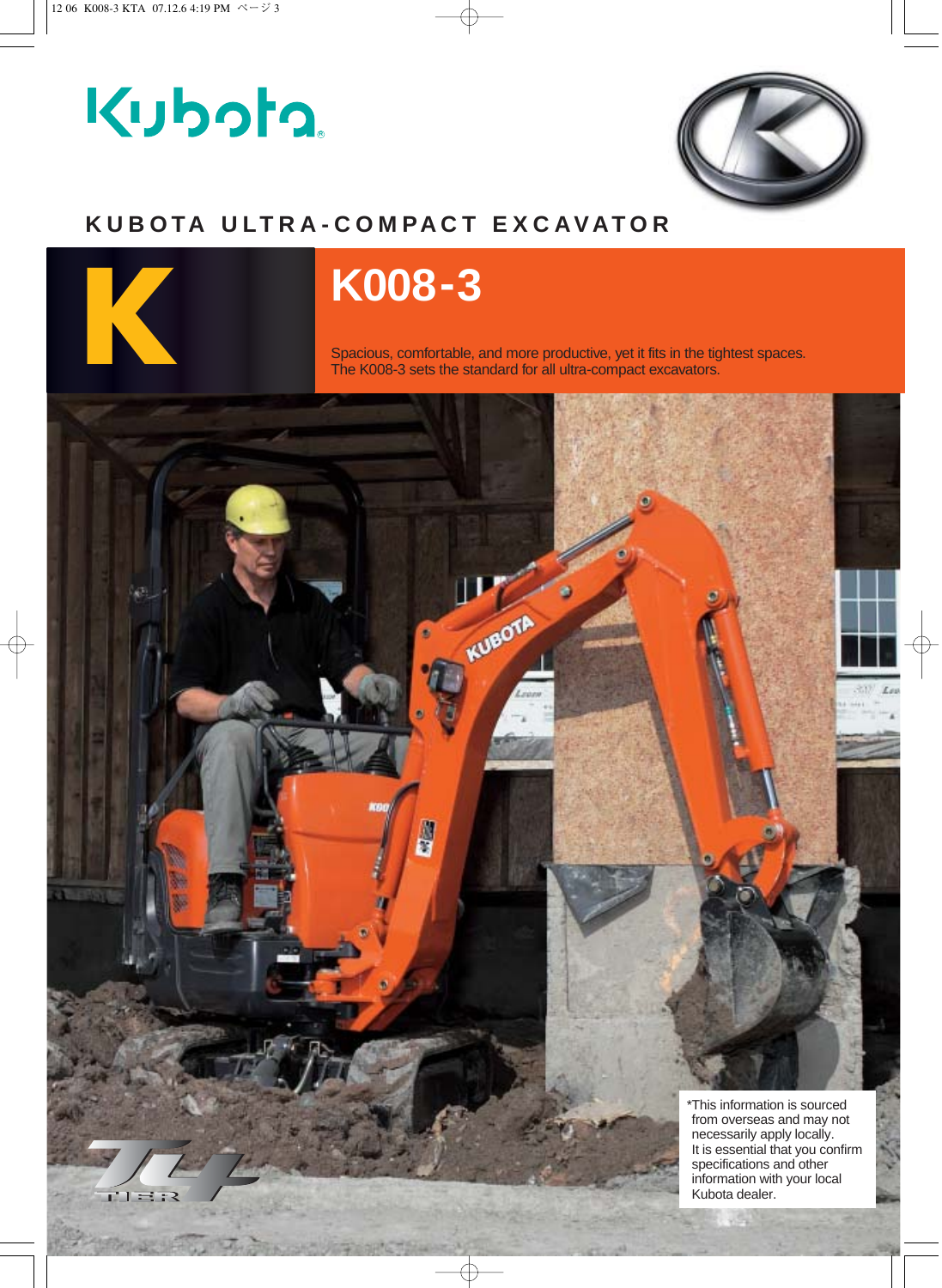## **Kubota raises the bar again with the spacious K008-3 ultra-compact excavator.**

**For sheer productivity, no other ultra-compact excavator measures up to the K008-3. By upgrading it in the essential areas of performance, durability, serviceability, and comfort, the spacious K008-3 outperforms the competitors in a wide range of construction and building work.** 

# **K008-3**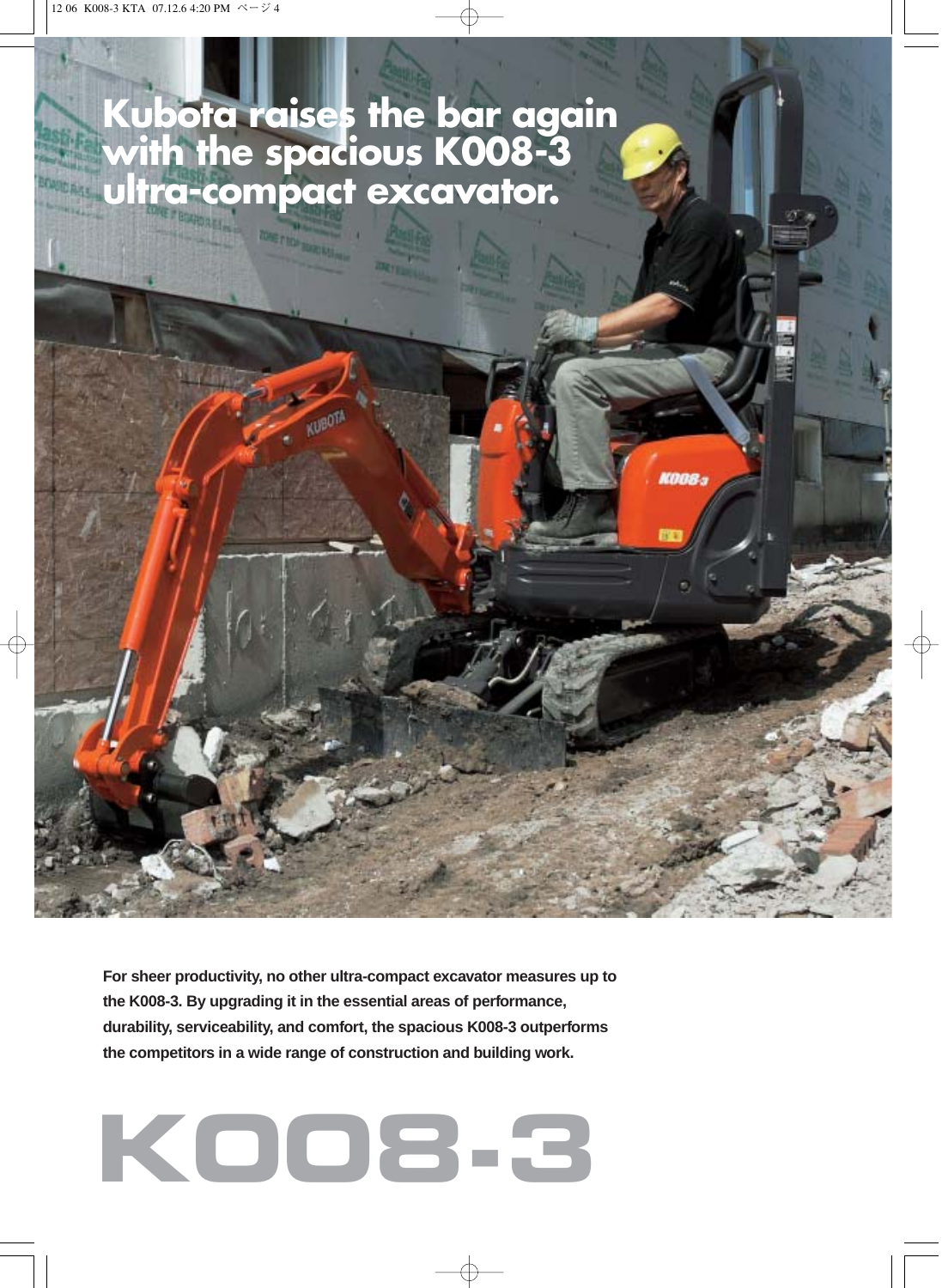**Powerful and dependable, the KX008-3's diesel engine delivers superior horsepower and performance. It offers low noise and vibration levels, exceptional fuel efficiency, and complies with the EPA's Tier IV emissions regulations.**

**Clean-running**

**Kubota Engine**



*Complies* 

*with Tier IV!*

To help you perform basic maintenance, the K008-3 comes complete with a toolbox conveniently located under the operator's seat.



#### **TPSS**

TPSS is standard equipment, allowing the operator to select the most familiar operating control pattern, either ISO or SAE.

#### **Straight wall trenching**

Equipped with a swing angle of up to 60 degrees, the K008-3 lets you dig a straight trench along any wall.

#### **Improved hose and boom cylinder protection**

All the hydraulic hoses hidden with in the boom and dipper arm. With the boom mounted on top of the boom, the K008-3 increases service life by offering outstanding protection from damage.

**KUBO** 

**Protected bucket hoses**

By running inside the dipper arm, the bucket hoses are also well protected from damage.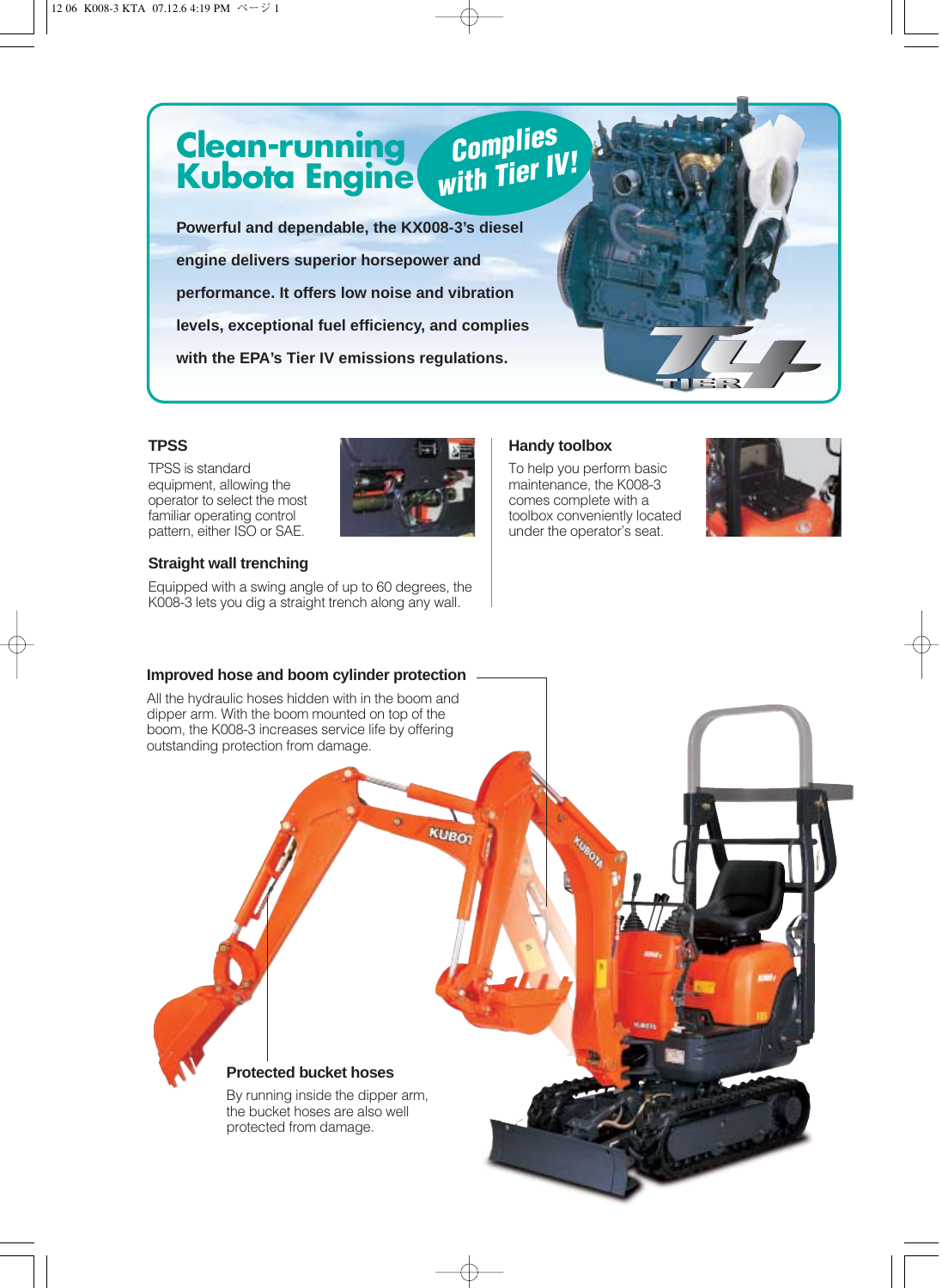## **With increased space in the operator's area, you'll get the job done faster and in comfort.**

#### **Protected auxiliary hoses**

By routing its auxiliary hydraulic hoses through the boom, the K008-3 no longer requires lengthy hoses when connecting your implements. Furthermore, a shorter hose length greatly reduces the risk of snagging and causing damage.





K008-3

#### **Two-speed travel**

Need to make up time? Step on the K008-3's hi-speed pedal, and you'll maneuver around job sites faster than any other compact excavator in its class.

#### **Two-way lever**

Located within easy reach, it gives you quick control of either blade or track gauge.

#### **Fast and easy maintenance**

A full-open bonnet and new engine layout makes daily inspection and maintenance of essential components a snap. Both features now provide you with easy access to the radiator, battery, coolant, fuel filter, and dual-element air-cleaner.



#### **Comfortable operator's seat**

**195 M** 

**360 mm**

Well padded and contoured, you'll truly appreciate the comfort of its operator's seat, especially during long days of operation.

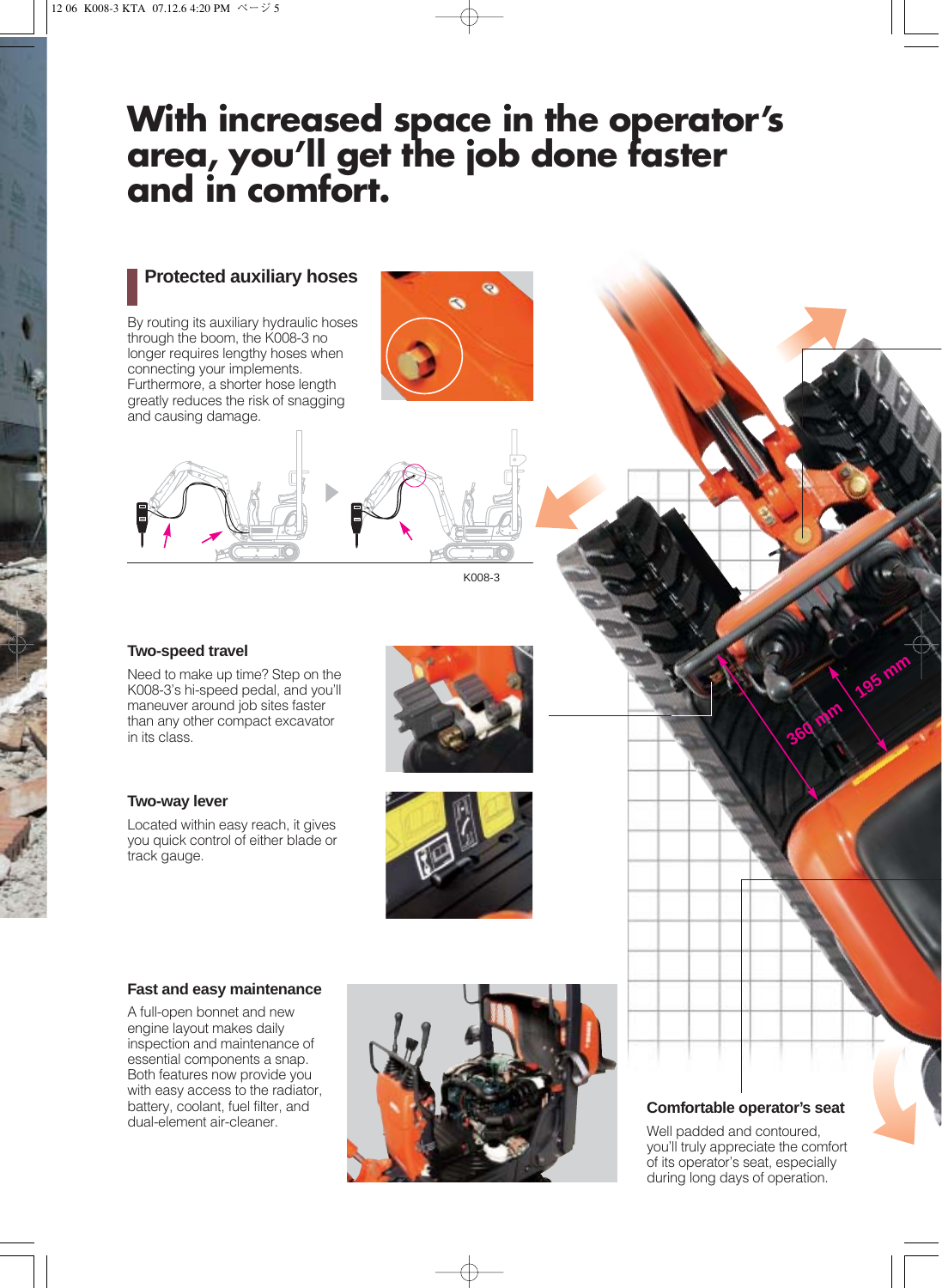

#### **Swing bracket pin bushings**

To increase life of components, swing bracket pins have bushings.

#### **Spacious operator's area**

**345 mm**

**195 mm**

You'll find it more comfortable behind the operating levers of the K008-3. That's because we've generously increased the space between the operating levers and the operator's seat, and lengthened the floorboards.

#### **Pedal-operated boom swing**

A convenient toe-heel pedal lets you easily operate both the boom swing and upper-house swivel at the same time.



#### **Wider working range**

For maximum productivity, its digging/dumping heights, digging depths, and digging radius at ground level have all been increased.

**1,375 mm**

**1,715 mm**

#### **Adjustable width track frame**

To enable passage through narrow spaces such as doorways and gates, the adjustable width track frame can reduce the K008-3's track width down to 700 mm by simply operating a single lever. Plus, changing the blade width is as easy as removing one pin by hand.



**860 mm**

**700 mm**

#### **Reliable Kubota E-TVCS engine**

Super dependable and efficient, the combustion created by our engine's unique Three Vortex Combustion System reduces exhaust emission, noise, and vibration.